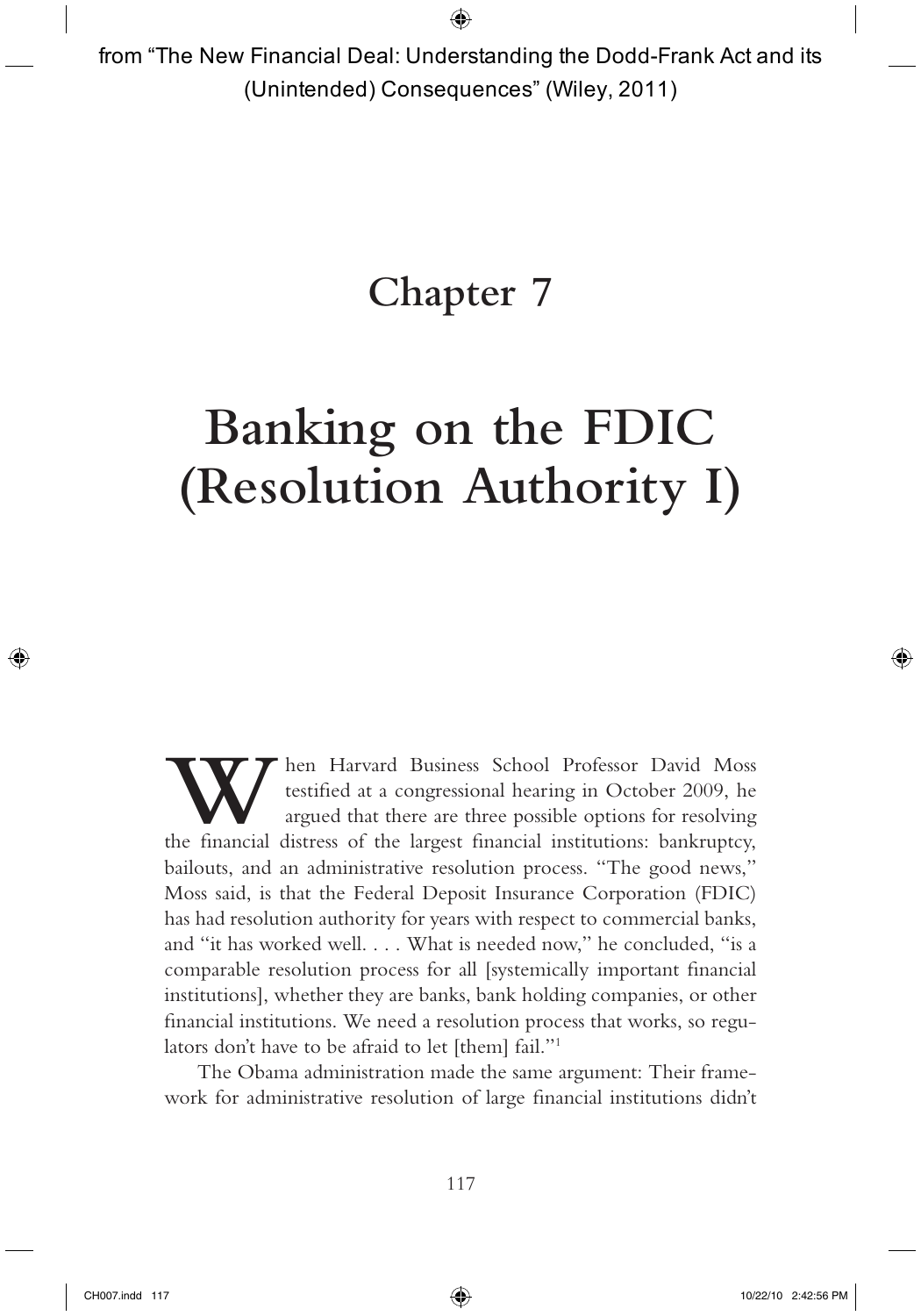#### 118 THE 2010 FINANCIAL REFORMS

"institutionalize bailouts," as critics complained; it would provide the benefits of bankruptcy without the uncertainty. The model, they too argued, is the FDIC's handling of ordinary bank failures. Assistant Treasury Secretary Michael Barr, Timothy Geithner's point person for the legislation, put it this way: " Our proposal does little more than apply to [systemically important financial institutions] the same model that Congress has developed, that the FDIC has executed, and that courts have respected, over the course of more than three - quarters of a century."<sup>2</sup>

⊕

The claim is simple and alluring. The FDIC does a great job handling the failures of small and medium - sized banks, the reasoning goes. But the FDIC has authority only over depositary bank subsidiaries. It doesn't have the power to resolve the financial distress of bank holding companies, the affiliates of a depositary bank, or other kinds of financial institutions. Extending the FDIC's power to large financial institutions would fill the gap; it's the perfect alternative to the bailouts of 2008.

Many thoughtful observers were persuaded by the analogy, and are enthusiastic advocates for the new resolution regime. Is the FDIC analogy compelling? To answer this question, we need to examine the key unstated assumptions underlying it: that the FDIC is indeed extremely successful in its current resolution efforts; that the FDIC will have the same role in the new resolution regime as it has with ordinary banks; and that the strategies the FDIC uses for handling small and mediumsized bank failures will be effective when a gigantic firm fails.

As you may have guessed, our topic in this chapter is the FDIC analogy that was used to sell the new resolution regime. In Chapter 8, we will consider the specific details of the new resolution regime in much more detail, focusing in particular on the question whether it will discourage bailouts when systemically important firms fail in the future.

# Does the FDIC Play the Same Role in Both Regimes?

It may be useful to begin by considering the basis for the claim that FDIC resolution should provide the template for the new resolution

⇔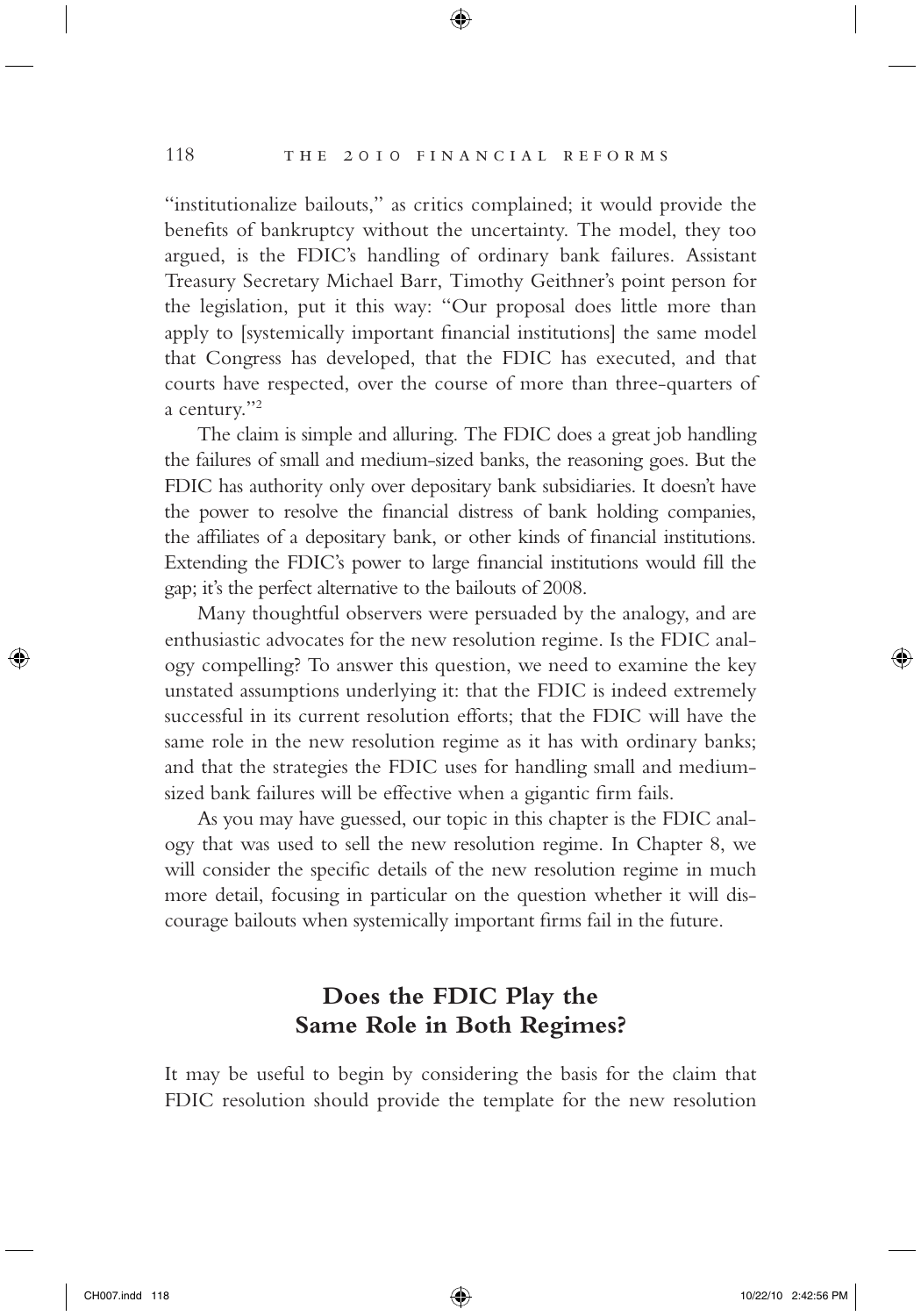regime. To do this, we will need to separate wheat from chaff in the administration's appeal to the FDIC model by very briefly exploring the basic contours of the FDIC's historical role and its current powers.

⊕

In the oral version of the congressional testimony quoted earlier, Michael Barr characterized the FDIC as having seamlessly handled commercial bank failures for more than 75 years, since its creation in the 1930s. The first thing to note is that this statement is more than a little misleading. For nearly 50 years, from its inception to the 1980s, the FDIC had very little resolution business. Banks very rarely failed during this period, thanks to deposit insurance (which made consumers as comfortable banking with small banks as large ones), the postwar economic boom, and the stable demand for traditional banking services. This period tells us very little about the FDIC's prowess with bank resolution.

The first real test came with the savings and loan (S&L) and banking crisis of the 1980s. As a result of a variety of factors — including deregulation of interest rates on deposits, authorization for S&Ls to buy junk bonds, and collapse of the real estate market in Texas numerous S&Ls and banks failed over the course of the decade. For those of us who lived through it, the S&L crisis was the biggest financial catastrophe in many years. The debacle ultimately cost taxpayers an estimated \$124 billion to clean up. There was near-universal agreement that regulators' failure to close the S&Ls and banks in a timely fashion greatly increased the overall cost.<sup>3</sup>

While regulators' handling of the S&L and bank failures was a disaster, the FDIC does not deserve much of the blame. To start, the FDIC had little to do with the handling of S&L failures; that was the job of the Resolution Trust Corporation. And even with bank resolution, which was its responsibility, the FDIC wasn't the one that decided when it was time to step in. The bank's primary regulator made this decision (as did an S&L's primary regulator in the S&L context). Only after the primary regulator gave the okay could the FDIC sell the bank's assets, restructure it, or shut it down. This feature of the resolution process was widely viewed as its fatal flaw. A regulator who is responsible for a bank's safety and soundness, the reasoning went, will naturally drag his feet in the hope that any bank failure will occur on someone else's watch.

⇔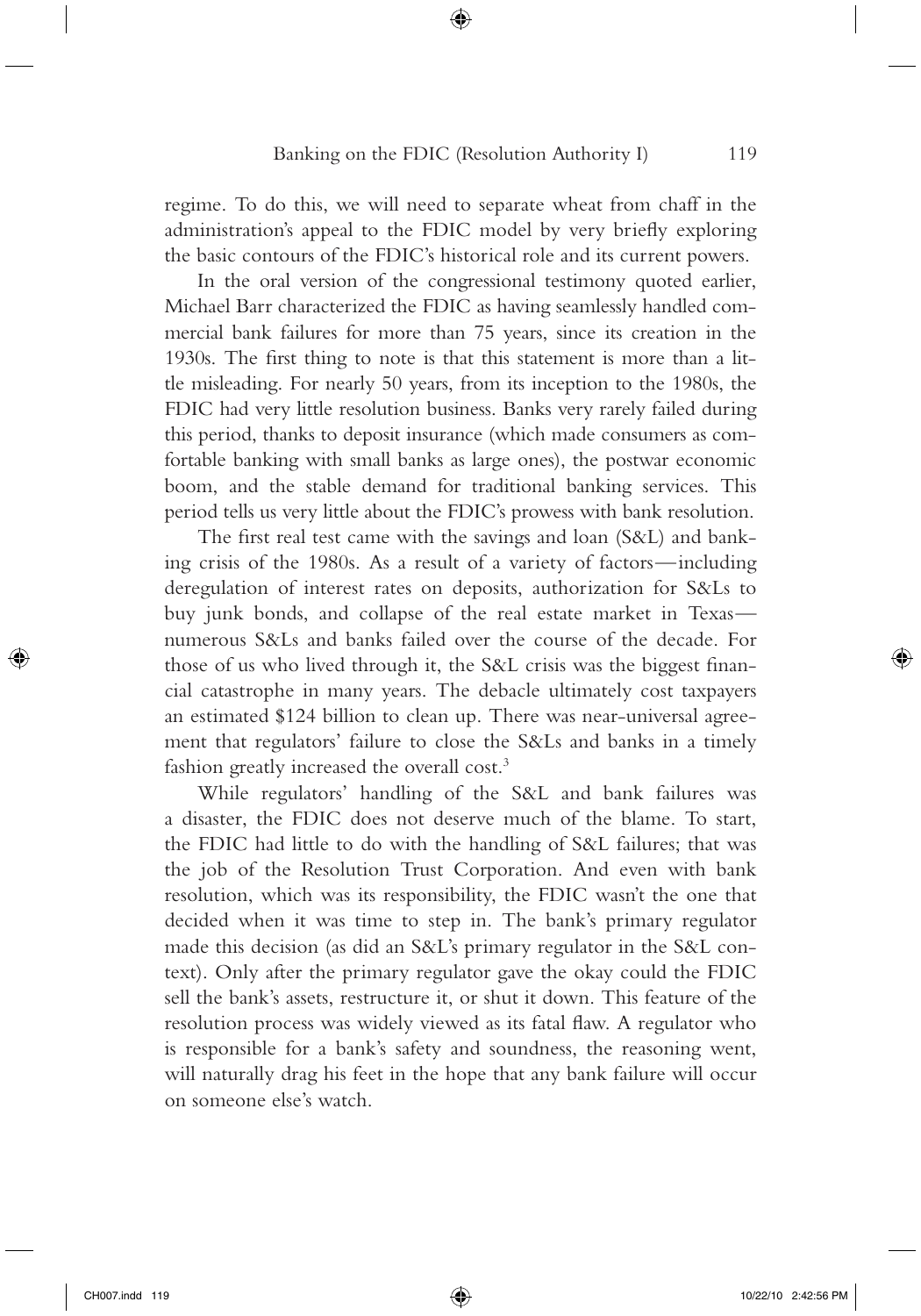#### 120 THE 2010 FINANCIAL REFORMS

To remedy this and other regulatory flaws, Congress radically restructured banking and S&L regulation, particularly with respect to the resolution process, through the enactment of two laws — the Financial Institutions Reform, Recovery, and Enforcement Act of 1989 (FIRREA) and the FDIC Improvement Act (FDICIA) of 1991. Together, these laws sharply expanded the FDIC's powers. Not only was the FDIC given responsibility for S&L as well as bank resolution, but it also was given the power to close a bank or exercise its other insolvency powers if the bank's primary regulator failed to step in.<sup>4</sup>

⊕

Congress didn't simply leave things to the FDIC, however. Congress also enacted (as part of FDICIA) a new set of rules — known as prompt corrective action — that require regulators to take a series of actions as a bank's financial condition deteriorates. The fine details of the prompt corrective action rules need not concern us here, but it may be worth noting that they are keyed to five levels of bank capital, ranging from well-capitalized (Zone 1) to insolvency or nearly so (Zone 5). Starting with Zone 3, FDICIA imposes explicit and increasingly severe sanctions, beginning with a requirement that the bank submit a plan for restoring its capital to appropriate levels. If a bank's net worth falls to 2 percent—that is, its assets are worth 2 percent more than its obligations— or less, regulators are required to step in, take over, and resolve the financial distress.

These rules were intended to ensure that banks would be closed promptly and that their failure would never again impose a serious cost on taxpayers. Because of deposit insurance, the government (and thus taxpayers) is on the hook if a failed bank does not have enough assets to pay its depositors in full. But if banks are closed at or before they become insolvent, the FDIC shouldn't need to tap its deposit insurance fund to pay depositors. This has been especially true since 1993, when deposits were given priority in bank insolvency proceedings.

When advocates of the new Dodd-Frank resolution rules extolled the FDIC, it was this post-1991 framework they really had in mind the framework that gives the FDIC more authority, and prods regulators with a set of explicit rules as to when and how they should intervene.

⇔

 $\leftrightarrow$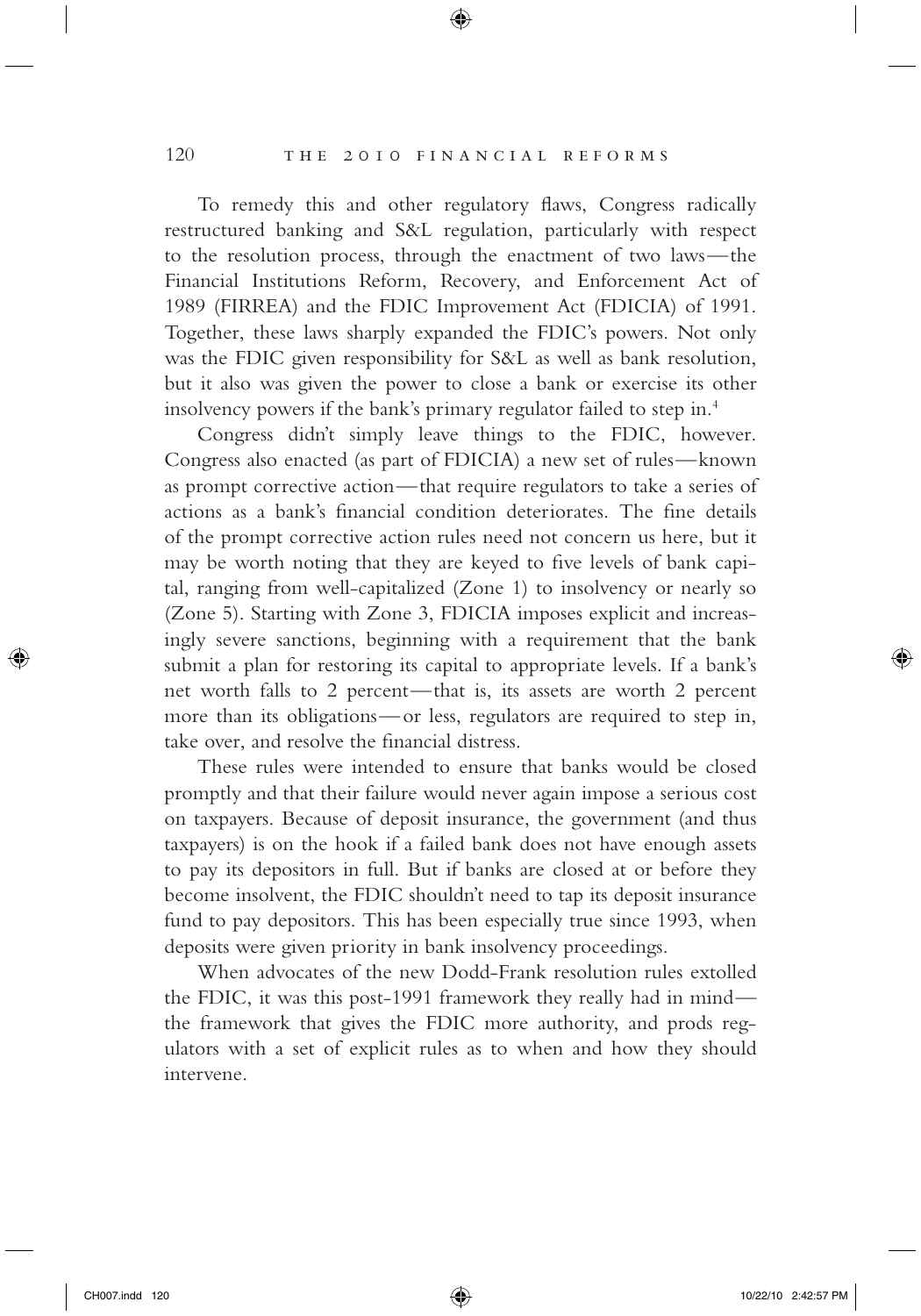⊕

At this point, I should briefly describe how the resolution framework is triggered under the new legislation. (For now, I'll be brief. We'll have plenty of space for a more complete overview in Chapter 8.) The rules are designed for the kinds of systemically important institutions we discussed in Chapter 5, although they are not limited to firms that automatically qualify (that is, bank holding companies with \$50 billion in assets) or that have been formally designated as systemically important. The decision whether to put a financial company into the resolution regime is governed by a process that has become known as " three keys turning. "The three keys are the secretary of the Treasury, the Federal Reserve Board, and the FDIC board. (For investment banks, the third key is the Securities and Exchange Commission [SEC], and for insurance companies it is the director of the new Federal Insurance Office.) If the secretary of the Treasury concludes that the company is "in default or in danger of default," two-thirds of the Federal Reserve Board and two - thirds of the FDIC board have recommended resolution, and the Treasury secretary has also consulted with the President, the secretary can initiate the new resolution process. At this point, the secretary appoints the FDIC as receiver, and the resolution is under way. 5

You will immediately note, as I did when I began wondering if the FDIC analogy was too good to be true, that the FDIC's role in the process looks rather different in the new resolution regime than with ordinary bank failures. Indeed, the new resolution process begins in an altogether different way. Rather than a series of strict rules dictating when and how they must respond to a company's financial distress, regulators are given substantial discretion whether or when to intervene. And unlike with ordinary bank failures, the FDIC cannot intervene by itself. Nor can anyone else. Under "three keys," there are three decision makers (actually four, if we count the consultation with the President).

If you have followed the discussion thus far especially closely, you may have noticed an irony in the claim that the new resolution regime simply expands the FDIC approach to systemically important institutions. The process for putting a company into resolution doesn't look

⇔

CH007.indd 121 10/22/10 2:42:57 PM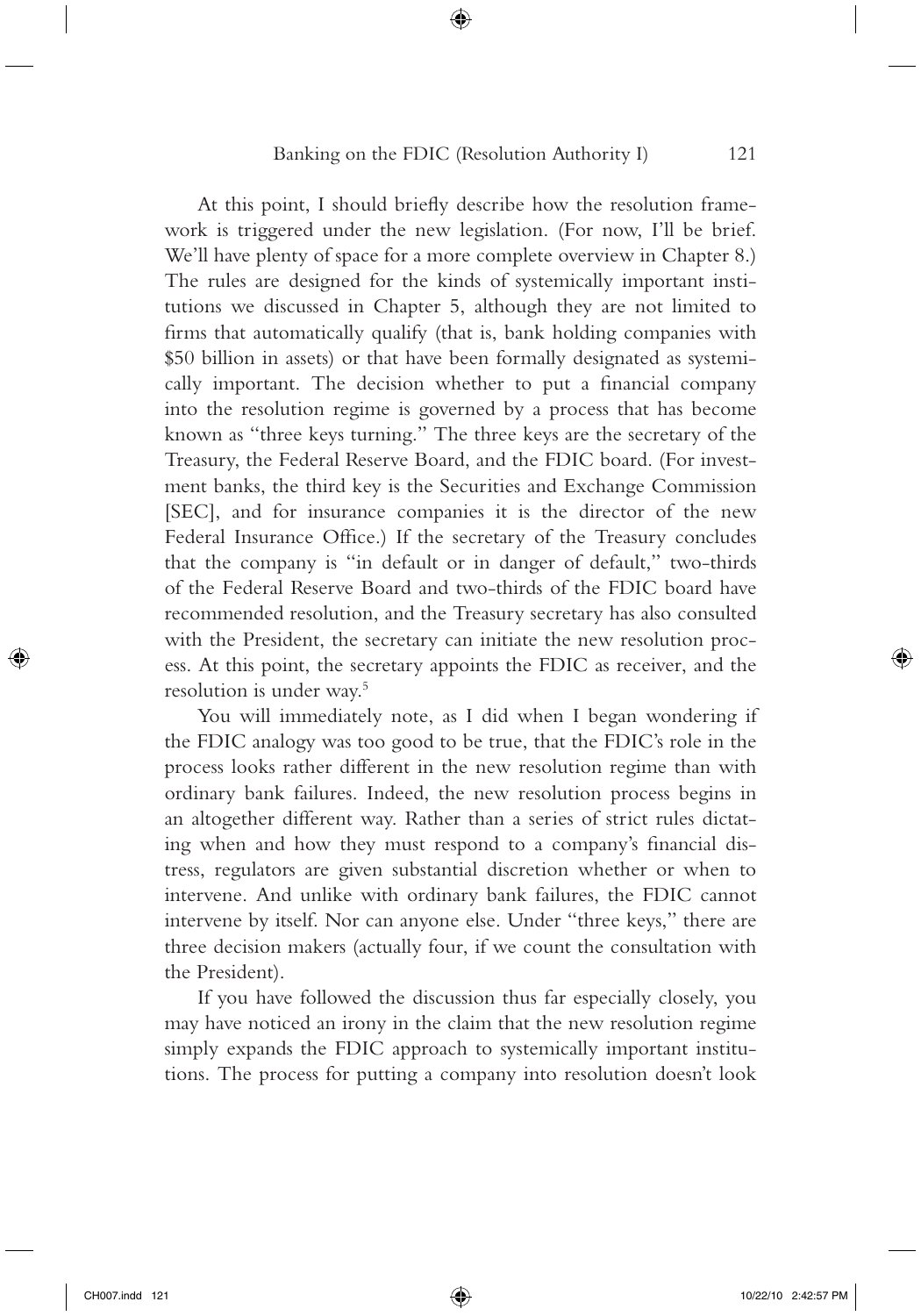very much like current FDIC resolution. It looks a lot more like the old, pre-1991 bank insolvency regime—with an ad hoc decision when to intervene and the FDIC initially in a secondary role—than like the current approch.

⊕

I should be clear about the point here. I am simply showing how quickly the FDIC analogy breaks down: from the very beginning, with the initial issue of when and how regulators should intervene. I am not arguing that the FDIC should have as much control over the decision when to take over a struggling financial giant as it does with ordinary banks. That would make sense only if the FDIC-style resolution will work as well for the largest financial institutions as it does with small and medium-sized banks.

Unfortunately, it won't.

# How (and How Well) Does FDIC Resolution Work?

To this point, we have limited our attention to the initial decision whether and when to trigger an insolvency regime. We turn now to the heart of the resolution process. As we consider how current FDIC resolution works, it will quickly become apparent just how much gets lost in translation if we extend the approach to the largest financial institutions, as Dodd-Frank did (though with adjustments, as we explore in Chapter 8).

Unlike bankruptcy, which relies on negotiations between the debtor's managers and its creditors and other stakeholders, with clear rules and opportunities for judicial review throughout the process, commercial bank resolution is a secret, opaque, highly discretionary administrative process centralized in the FDIC. Ordinarily, the FDIC negotiates with one or more healthy banks, and arranges for one to acquire either the troubled bank's deposits (an "insured deposit transfer," which the FDIC uses 34 percent of the time) or the deposits together with some or all of the troubled bank's assets and other liabilities (a "purchase and assumption," used for 54 percent of bank failures). To minimize disruption to depositors' access to their funds and to the payment system generally, regulators typically descend on the

↔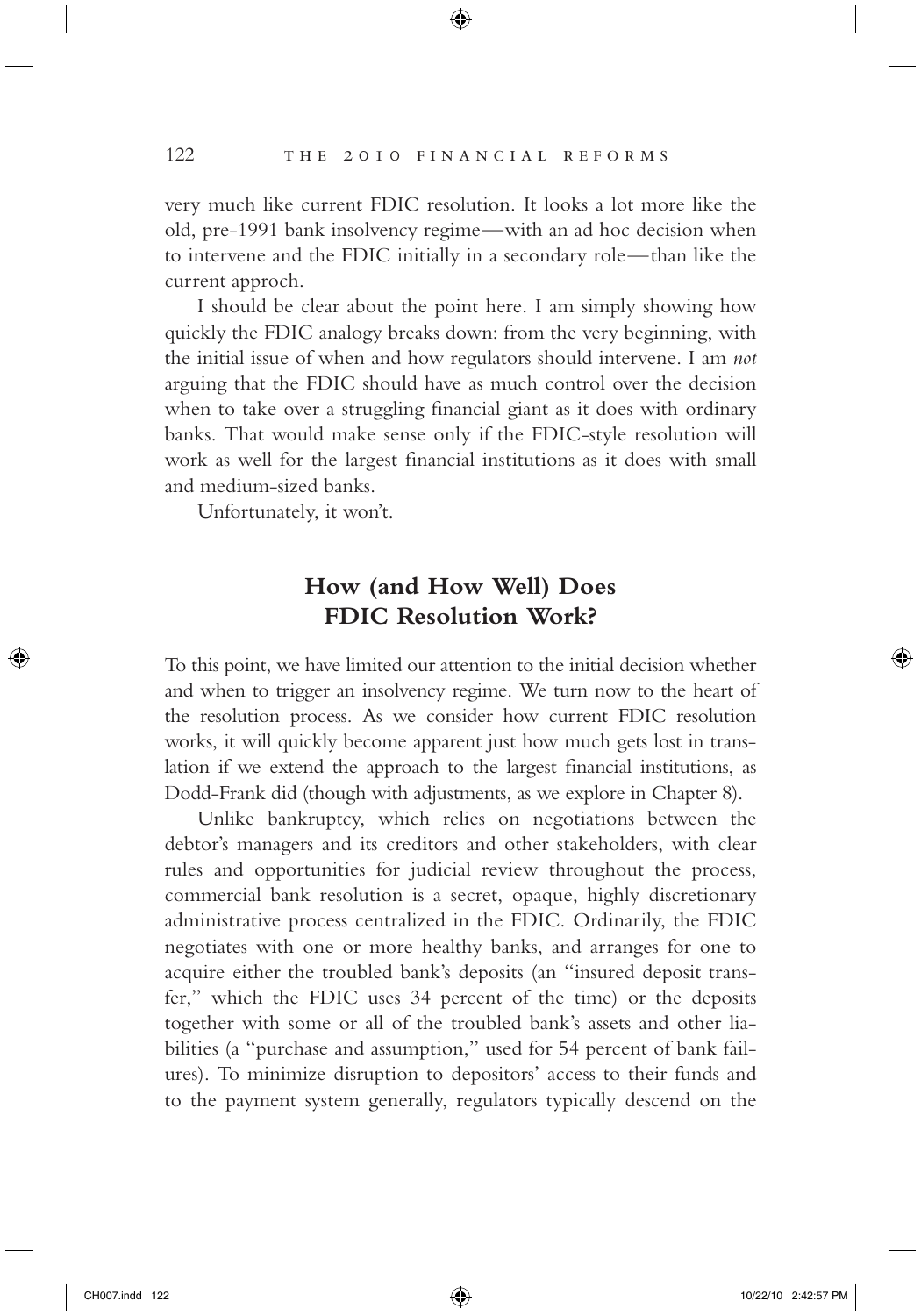troubled bank on a Friday afternoon, and then effect the transfer over the weekend so that the transfer will be complete before the start of business on Monday. The sole constraint on the FDIC's decision about how to resolve the bank's distress is an obligation—another legacy of FDICIA—to select the resolution mechanism that will impose the least cost on the deposit insurance fund.<sup>6</sup>

⊕

In arranging the resolution, the FDIC has unfettered control over the treatment of the troubled bank's creditors. Depositors, and the deposit insurance fund, come first for the FDIC, a priority that Congress enshrined in law in 1993 by codifying depositor preference. Deposits are invariably a bank's largest liabilities, dwarfing its other obligations. More than 96 percent of the liabilities of banks with less than \$100 million in assets that failed between 1995 and  $2009$  were deposits. For banks with between \$100 million and \$500 million in assets the percentage was 92.85 percent; it was roughly 88 percent for banks up to \$5 billion, and 70.39 percent for the five megabanks that exceeded \$5 billion in assets. Because such a large percentage of a bank's obligations are its deposits, and because depositors get paid before other creditors, most failures do not result in payments to any creditors other than secured creditors and the bank's depositors. But occasionally there is a prospect that other creditors will receive a payout, and in these cases the FDIC determines what that payout will be.<sup>7</sup>

In theory, a disgruntled creditor can challenge either the resolution or the FDIC's treatment of its particular claim. But such a challenge is fraught with obstacles. Because the FDIC acts secretly, creditors cannot question an FDIC action in advance. Any challenge must thus come after the fact. Moreover, the banking laws constrain the grounds for recovery in important respects — limiting it to damages, for instance, and to the difference between the claimant's payout and its likely treatment in a liquidation—and the FDIC's determinations are given de facto deference. In the words of one former FDIC official in an e-mail to my co-author on another project, " there are few cases and changes in the outcome are rare."<sup>8</sup>

While the special FDIC resolution regime for commercial banks is defensible and probably deserves continuing, it is closely tied to the

⇔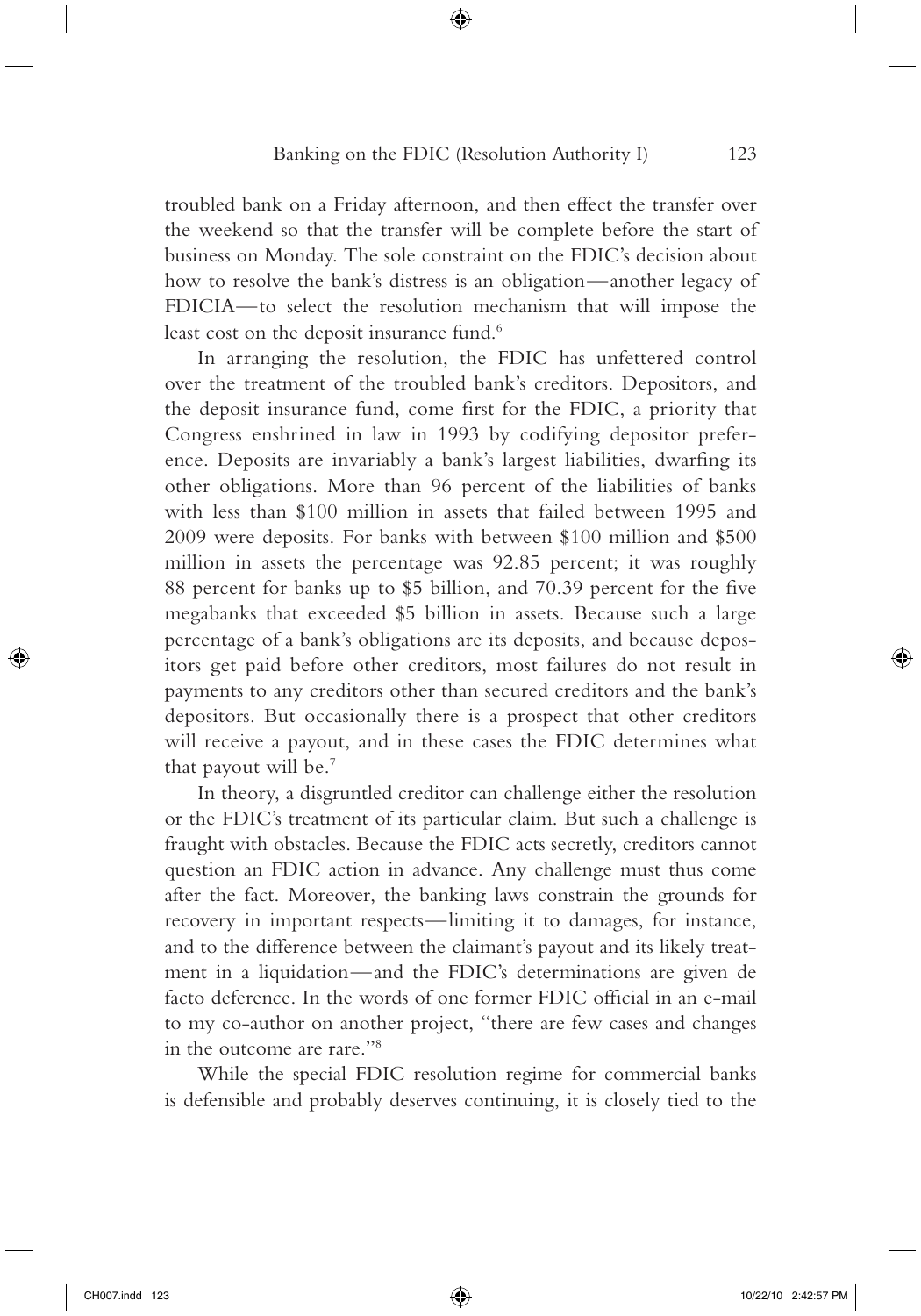#### 124 THE 2010 FINANCIAL REFORMS

distinctive profile of deposit-taking banks. In any other context, the secretive, ad hoc nature of FDIC resolution would be deeply problematic. But banks have several qualities that make them special. Their financial distress needs to be resolved immediately, because of banks' importance to the nation's payment system and so that consumers need not worry about losing access to their deposits even temporarily. The quick, secretive FDIC process makes this possible.

⊕

In addition, because deposits make up such a large percentage of a bank's liabilities, and because the FDIC is responsible for making sure that depositors are paid, it makes sense to let the FDIC decide what to do with the bank's assets. The FDIC and the deposit insurance fund are, in a sense, the only creditors with a real interest in the outcome. Even if the FDIC does not handle the resolution effectively, the harm to the bank's other creditors (or the windfall, in the event the FDIC decides to protect them) is quite limited in most cases.

This, then, is the basic process that was used as the foundation for the new resolution regime. The cases that proponents of Dodd-Frank had in mind when they extolled FDIC resolution were the small and medium-sized bank closings that make up the bulk of the FDIC's work. Between 1995 and 2009, for instance, the FDIC closed 99 banks with assets less than \$1 billion (89 of which had assets less than \$500 million) and only 20 that exceeded \$1 billion in assets.<sup>9</sup>

Even here, with its bread-and-butter bank closings, FDIC resolution has hardly been an unqualified success. Under the mandates of the prompt corrective action rules, the FDIC theoretically should intervene early and should never lose money. But in many cases, things have not worked out this way in practice. In more than two-thirds of the bank closures during the recent crisis, the FDIC's first intervention came when the bank was put in resolution. It never imposed the earlier warning obligations specified by the banking rules. Moreover, the FDIC has lost money in a significant number of these bank closings.<sup>10</sup>

I do not want to denigrate the work done by the FDIC under chairwoman Sheila Bair. Bair has done a tremendous job, and she bravely challenged many of the most problematic features of the early versions of the financial reform legislation. But the suggestion that FDIC resolution is flawless is inaccurate even in ordinary cases. Much

⇔

 $\leftrightarrow$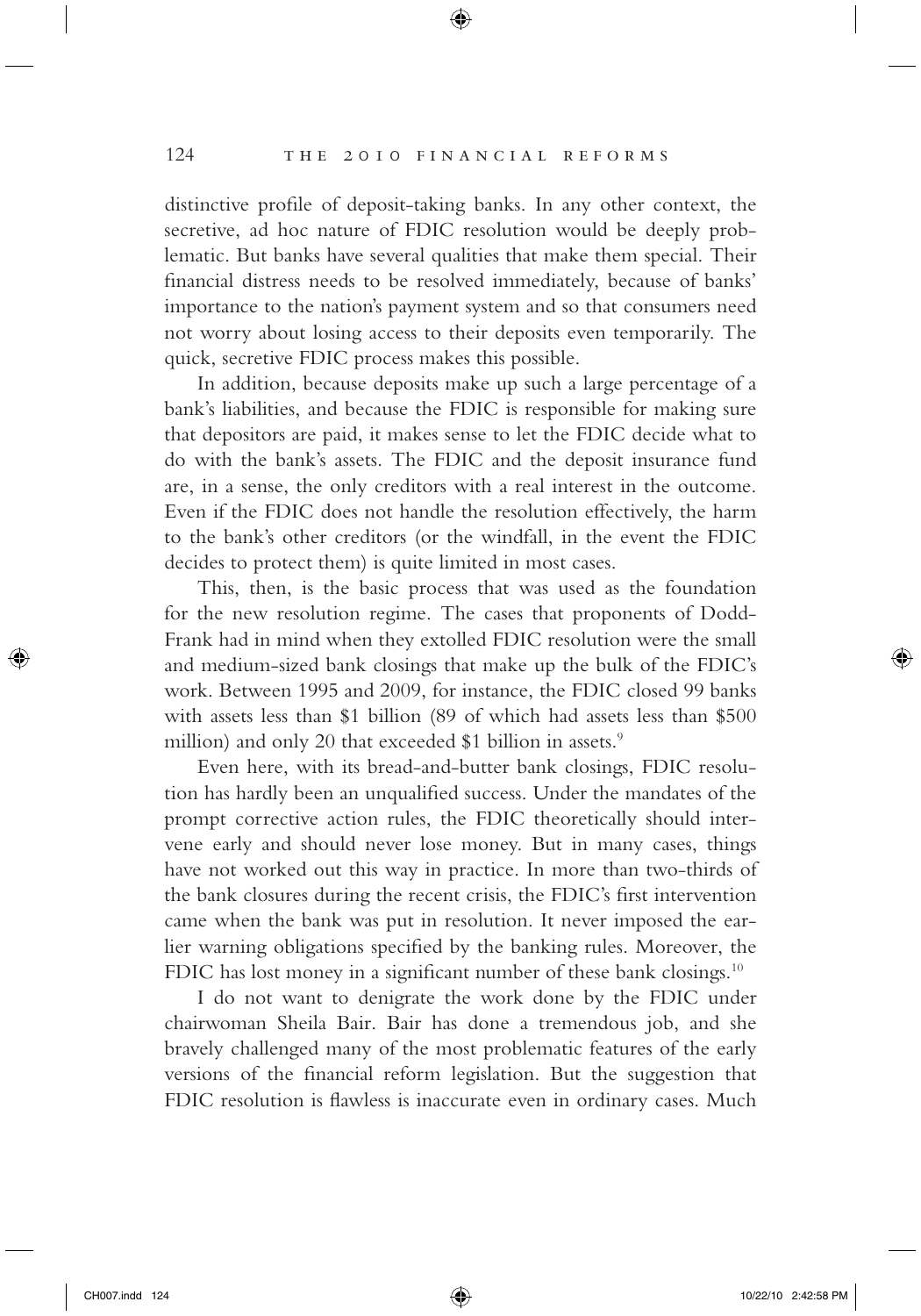more importantly, the FDIC has struggled mightily in nearly all of its larger cases. In these cases, the FDIC has tended to delay intervention, with a strong inclination toward bailouts. The FDIC and thrift regulators waited far too long to close IndyMac, the giant thrift that collapsed in 2008, for instance, and its sale of IndyMac's assets is expected to cost taxpayers roughly \$9 billion. It also stumbled in its attempt to resolve Wachovia, brokering a sale to Citigroup that was quickly trumped by Wells Fargo. The sale of Washington Mutual to JPMorgan Chase can perhaps be seen as an exception to the FDIC's difficulties with big banks, but it raises its own concerns, as we will see in a moment.

⊕

One obvious reason for the FDIC's poor track record with big banks is that the resolution process is spectacularly ill-suited to large institutions. When the FDIC arranges a purchase and assumption transaction, it ordinarily looks for a larger, healthy bank to acquire the deposits and assets. While this works tolerably well with small and medium-sized commercial banks, the FDIC may find it much more difficult to locate an appropriate buyer for a large bank. There are simply too few possible buyers for the FDIC to consider; and in some cases, there may not be any truly appropriate buyer.

To make matters worse, the FDIC faces a " damned if they do, damned if they don't" predicament. If it finds a buyer, the FDIC will have made a big bank even bigger, thus potentially either creating a bank that is too big to fail or solidifying the too-big-to-fail status of a bank that already fits this description. When the FDIC sold the assets of Washington Mutual to JPMorgan for \$1.9 billion, for instance, it made JPMorgan even larger than it already was. No wonder JPMorgan's CEO Jamie Dimon is on so many White House and Washington guest lists.

There is yet another problem with the resolution of a large financial institution like Washington Mutual. A large bank's or S&L's liabilities include far more than deposits alone. In these cases, the FDIC isn't the only real creditor with an interest in the outcome. As a result, the FDIC's dictatorial powers in deciding how to treat particular claims can have a major effect on the bank's creditors. With the Washington Mutual sale, for instance, the FDIC essentially wiped out the subordinated bondholders, arguably giving them much less of a recovery than

⊕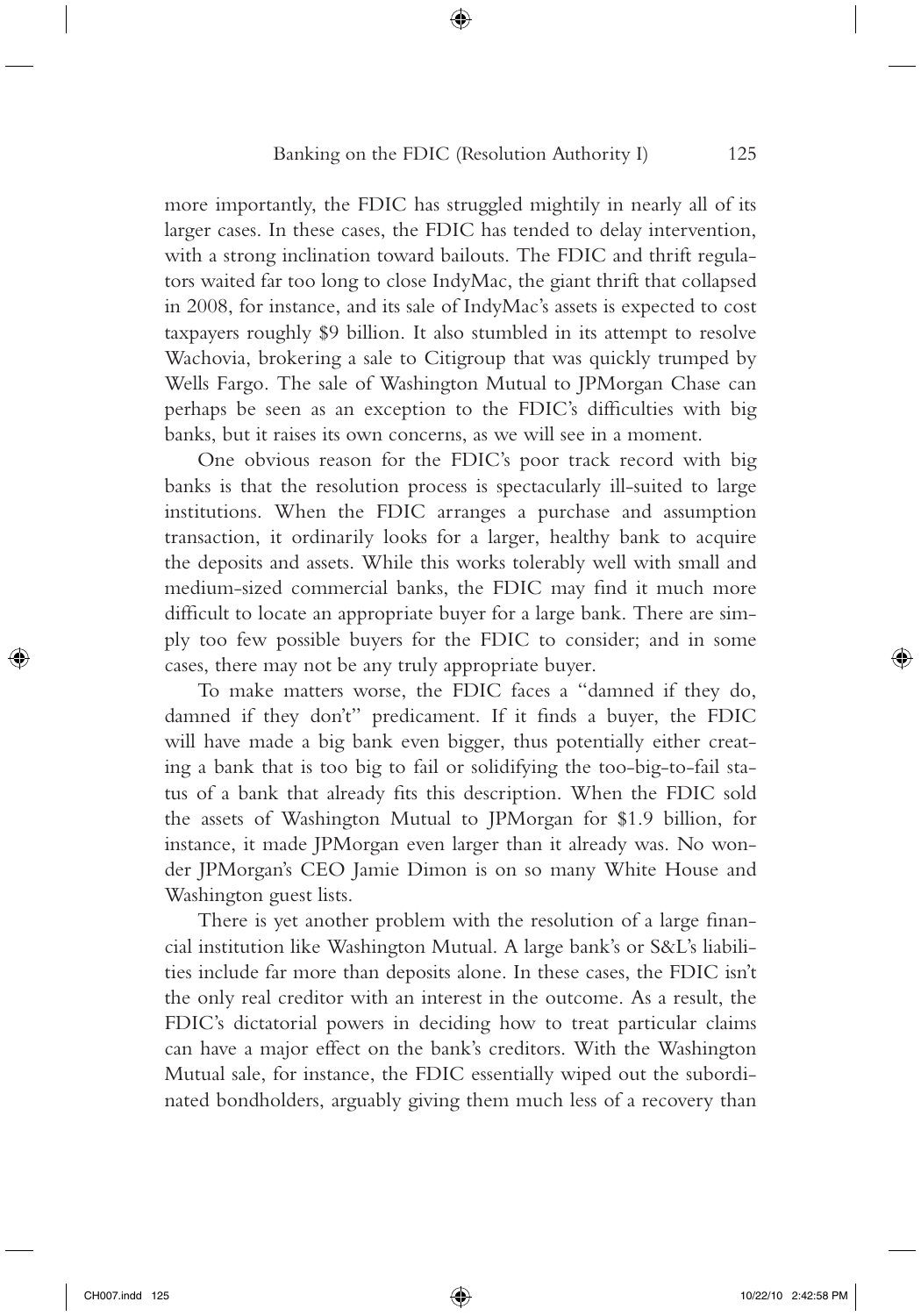they would have received in an ordinary bankruptcy proceeding that honored creditors' priorities.<sup>11</sup>

⊕

If the FDIC cannot find a buyer, as will often be the case, the " damned if they don't" scenario comes into play. Absent a prospective buyer, the only obvious options are delaying intervention, a bailout, or both. This, in effect, was the government's decision as Citigroup struggled during the financial crisis. Because no one could realistically buy Citigroup, the government propped the giant bank up.

In short, both the unique qualities of commercial banks and the awkward fit between the FDIC's standard resolution techniques and the realities of large banks suggest that the FDIC model — however praiseworthy it may be for smaller banks — cannot comfortably scale up to handle the financial distress of large financial institutions with the requisite transparency and certainty. The new resolution regime thus extends FDIC oversight to precisely the kinds of financial institutions the FDIC has been least effective in handling. The laudable aspects of the FDIC's track record are a tribute to its handling of small and medium-sized bank failures, not the large ones.

### Moving Beyond the FDICAnalogy

I have come down hard on the FDIC analogy in this chapter because it played such an insidious role in the debate over the new resolution rules. Like the serpent's appeal to Adam and Eve in the Garden of Eden, it had a seeming logic that derived from the partial truths underlying it. The FDIC has done a reasonably good job of handling bank failures over the past 20 years, as proponents of FDIC-style resolution suggested. But the FDIC does not have the same authority to invoke the new resolution procedures that it has with ordinary banks, and the new provisions extend FDIC-style resolution to precisely the kinds of cases where it is least effective.

Critics of my analysis will no doubt have an important objection at this point. While conceding that the new resolution rules are based on the FDIC's powers for dealing with insolvent banks, they will point out that the Dodd-Frank Act also incorporates many features that are

⊕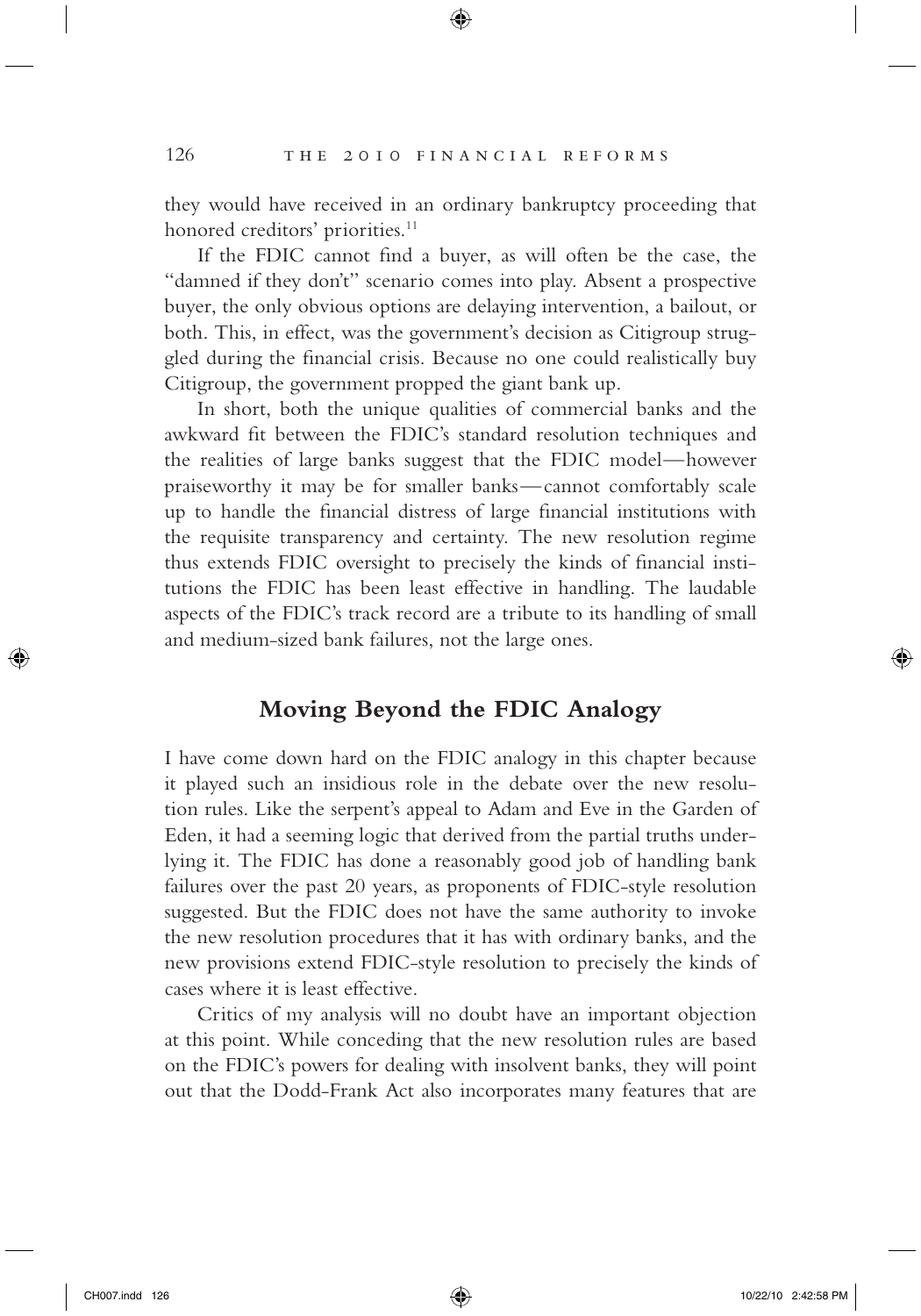not found in bank insolvency law. Indeed, the drafters of Dodd - Frank borrowed numerous provisions from bankruptcy law, precisely to make the new regime function more like the bankruptcy cases that are my own preferred strategy for handling troubled nonbank financial institutions. Dodd-Frank's resolution rules move well beyond the FDIC analogy, in other words, and need to be considered on their own terms.

 $\bigoplus$ 

This is a fair point, so the next chapter does just this.

⊕